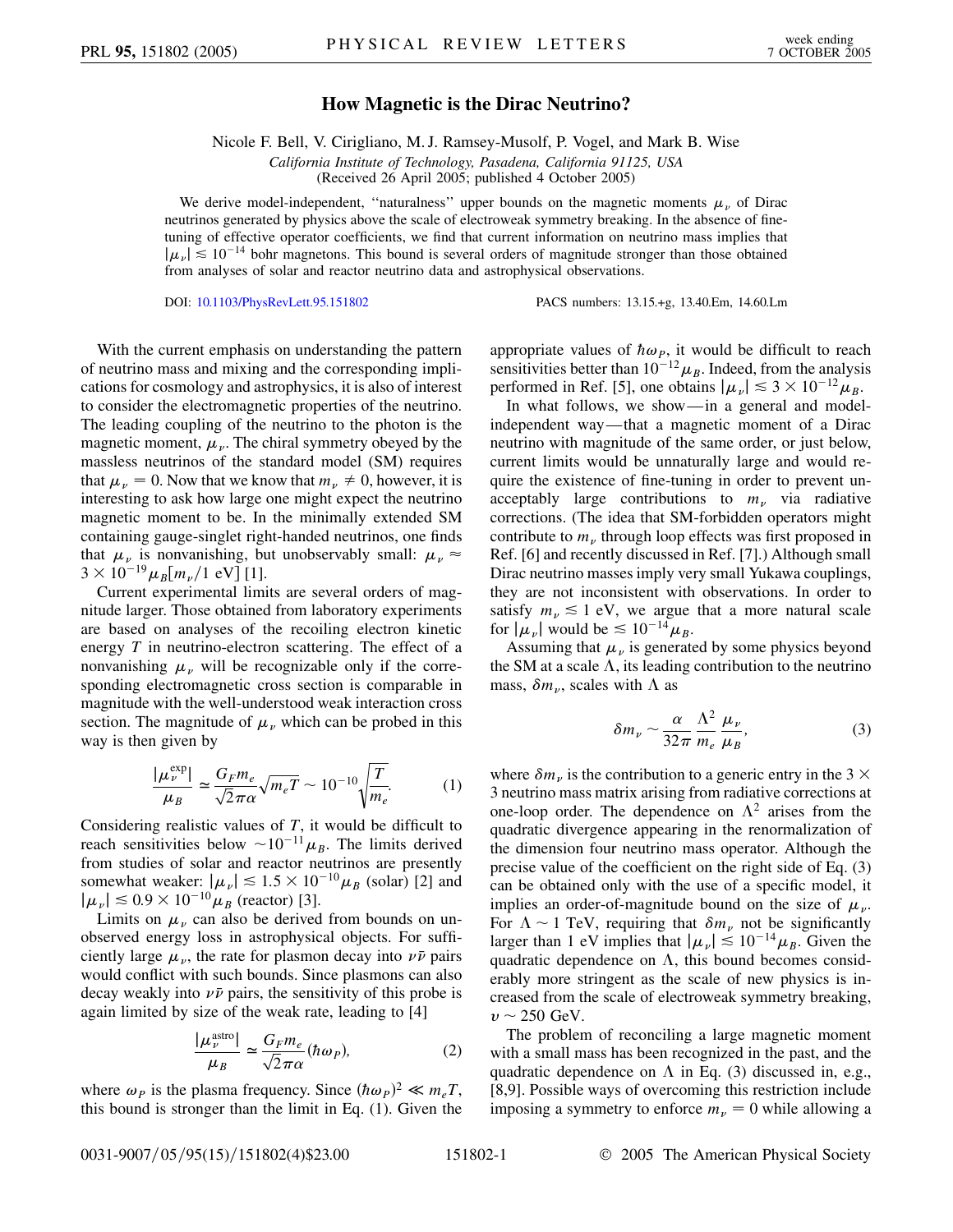nonzero value for  $\mu_{\nu}$  [8], or employing a spin suppression mechanism to keep  $m_{\nu}$  small [9]. Neutrino magnetic moments are reviewed in [10–12], and recent work can be found in [13].

When  $\Lambda$  is not substantially larger than  $v$ , the contribution to  $\delta m_{\nu}$  from higher dimension operators can be important, and their renormalization due to operators responsible for the neutrino magnetic moment can be computed in a model-independent way. As we discuss below, dimension six operators are the lowest that contribute. We now outline this calculation and the resulting constraints on  $\mu_{\nu}$ . Specifically, we find that

$$
\frac{|\mu_{\nu}|}{\mu_{B}} = \frac{G_{F}m_{e}}{\sqrt{2}\pi\alpha} \left[\frac{\delta m_{\nu}}{\alpha \ln(\Lambda/\nu)}\right] \frac{32\pi \sin^{4}\theta_{W}}{9|f|},\qquad(4)
$$

where  $\theta_W$  is the weak mixing angle,

$$
f = (1 - r) - \frac{2}{3}r \tan^2 \theta_W - \frac{1}{3}(1 + r) \tan^4 \theta_W,
$$
 (5)

and  $r = C_{-}/C_{+}$  is a ratio of effective operator coefficients defined at the scale  $\Lambda$  (see below) that one expects to be of order unity. Again taking  $\Lambda \sim 1$  TeV,  $\delta m_{\nu} \lesssim 1$  eV, and setting  $r \sim 1$ , we find that  $\mu_{\nu}$  (for any mass eigenstate) should be smaller in magnitude than  $\sim 10^{-14} \mu_B$ .

To arrive at these conclusions, we consider an effective theory containing Dirac fermions, scalars, and gauge bosons that is valid below the scale  $\Lambda$  and that respects the  $SU(2)_L \times U(1)_Y$  symmetry of the SM. We also impose lepton number conservation. In this effective theory, the right-handed components of the neutrino have zero hypercharge  $(Y)$  and weak isospin. The effective Lagrangian involving  $\nu_R$ , left-handed lepton isodoublet *L*, and Higgs doublet  $\phi$  obtained by integrating out physics above the scale  $\Lambda$  is given by

$$
\mathcal{L}_{\text{eff}} = \sum_{n,j} \frac{C_j^n(\mu)}{\Lambda^{n-4}} \mathcal{O}_j^{(n)}(\mu) + \text{H.c.},
$$
 (6)

where the  $n \geq 4$  denotes the operator dimension, *j* runs over all independent operators of a given dimension, and  $\mu$ is the renormalization scale. For simplicity, we do not write down the  $n = 4$  operators appearing in the SM Lagrangian or the Dirac Lagrangian for the  $\nu_R$ . At  $n = 4$ , a neutrino mass would arise from the operator  $\mathcal{O}_1^{(4)} = \bar{L} \tilde{\phi} \nu_R$ , where  $\tilde{\phi} = i\tau_2 \phi^*$ . We also omit explicit flavor indices on the *L* and  $\nu_R$  fields. After spontaneous symmetry breaking (SSB) at the weak scale,

$$
\phi \to \begin{pmatrix} 0 \\ v/\sqrt{2} \end{pmatrix} \tag{7}
$$

so that  $C_1^4 \mathcal{O}_1^{(4)} \to -m_{\nu} \bar{\nu}_L \nu_R$  with  $m_{\nu} = -C_1^4 \nu / \sqrt{2}$ . Consistency with the present information on the scale of  $m_{\nu}$  requires that  $|C_1^4| \leq 5 \times 10^{-12}$ .

A neutrino magnetic moment coupling would be generated by gauge-invariant, dimension six operators that couple the matter fields to the  $SU(2)_L$  and  $U(1)_Y$  gauge

fields  $W^a_\mu$  and  $B_\mu$ , respectively. Above the scale *v*, these operators will mix under renormalization with other  $n = 6$ operators that contain the *L*,  $\nu_R$ , and  $\phi$  and that generate neutrino mass terms after SSB. For this purpose, the basis of independent  $n = 6$  operators that close under renormalization is given by

$$
\mathcal{O}_{1}^{(6)} = g_{1}\bar{L} \tilde{\phi} \sigma^{\mu\nu} \nu_{R} B_{\mu\nu},
$$
  
\n
$$
\mathcal{O}_{2}^{(6)} = g_{2}\bar{L}\tau^{a} \tilde{\phi} \sigma^{\mu\nu} \nu_{R} W_{\mu\nu}^{a}, \qquad \mathcal{O}_{3}^{(6)} = \bar{L} \tilde{\phi} \nu_{R} (\phi^{\dagger} \phi),
$$
  
\n(8)

where  $B_{\mu\nu} = \partial_{\mu}B_{\nu} - \partial_{\nu}B_{\mu}$  and  $W_{\mu\nu}^{a} = \partial_{\mu}W_{\nu}^{a} \partial_{\nu}W_{\mu}^{a} - g_{2}\epsilon_{abc}W_{\mu}^{b}W_{\nu}^{c}$  are the U(1)<sub>Y</sub> and SU(2)<sub>L</sub> field strength tensors, respectively, and  $g_1$  and  $g_2$  are the corresponding couplings. After SSB one has

$$
\mathcal{O}_1^{(6)} \longrightarrow \frac{\nu}{\sqrt{2}} g_1 \bar{\nu}_L \sigma^{\mu\nu} \nu_R B_{\mu\nu},\tag{9}
$$

$$
\mathcal{O}_2^{(6)} \to g_2 \frac{\nu}{\sqrt{2}} \bar{\nu}_L \sigma^{\mu \nu} \nu_R W^3_{\mu \nu} + \cdots. \tag{10}
$$

Using  $g_2 \sin \theta_W = g_1 \cos \theta_W = e$ , it is straightforward to see that the combination  $C_1^6 \mathcal{O}_1^{(6)} + C_2^6 \mathcal{O}_2^{(6)}$  appearing in  $\mathcal{L}_{\text{eff}}$  contains the magnetic moment operator

$$
-\frac{\mu_{\nu}}{4}\bar{\nu}\sigma^{\mu\nu}\nu F_{\mu\nu},\tag{11}
$$

where  $F_{\mu\nu}$  is the photon field strength tensor and

$$
\frac{\mu_{\nu}}{\mu_{B}} = -4\sqrt{2} \left(\frac{m_{e}v}{\Lambda^{2}}\right) \left[C_{1}^{6}(v) + C_{2}^{6}(v)\right].
$$
 (12)

Similarly, the operator  $\mathcal{O}_3^{(6)}$  generates a contribution to the neutrino mass

$$
\delta m_{\nu} = -C_3^6(\nu) \frac{\nu^3}{2\sqrt{2}\Lambda^2}.\tag{13}
$$

Other  $n = 6$  operators that one can write down are either related to those in Eq. (8) by the equations of motion or do not couple to  $F_{\mu\nu}$  after SSB. It is instructive to consider a few illustrative examples. In particular, consider the following three operators:

$$
\mathcal{O}_4^{(6)} = \bar{L}\bar{D}^\dagger_\mu \bar{D}^{\mu \dagger} \tilde{\phi} \nu_R, \tag{14}
$$



FIG. 1. Self-renormalization of  $\mathcal{O}_{1,2}^{(6)}$ , denoted by the shaded box. Solid, dashed, and wavy lines indicate leptons, Higgs, and gauge bosons, respectively.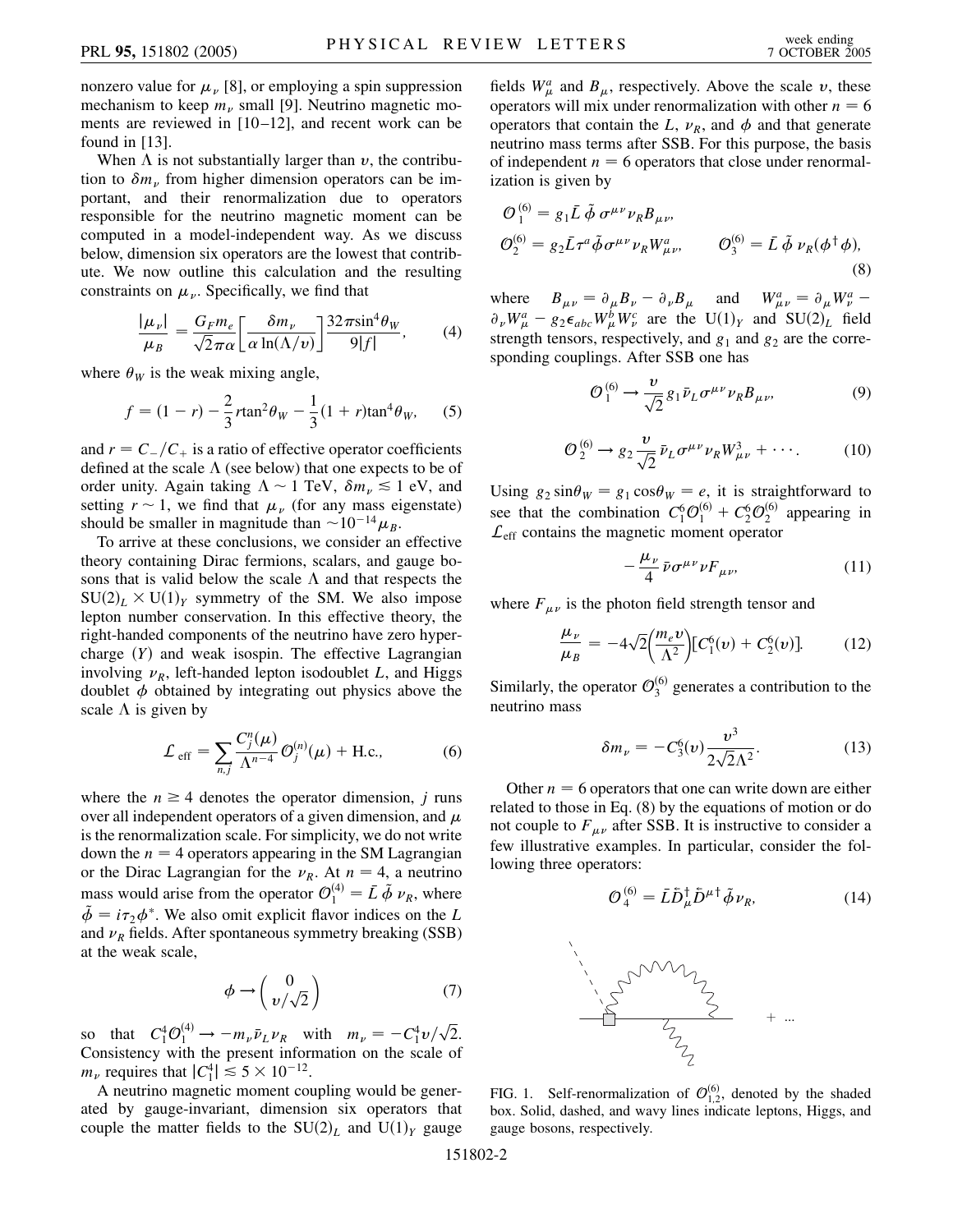

FIG. 2. Renormalization of  $\mathcal{O}_3^{(6)}$  due to insertions of  $\mathcal{O}_{1,2}^{(6)}$ .

$$
\mathcal{O}_5^{(6)} = \bar{L}\bar{D}_{\mu}^{\dagger} \tilde{\phi} \partial^{\mu} \nu_R, \tag{15}
$$

$$
\mathcal{O}_6^{(6)} = \bar{L}\tau^a \tilde{\phi} \nu_R (\phi^\dagger \tau^a \phi), \tag{16}
$$

where  $D_{\mu} = \partial_{\mu} + ig_2 \tau^a W^a_{\mu}/2 + ig_1 Y B_{\mu}/2$  and where the sum over  $a = 1, 2, 3$  in  $\mathcal{O}_6^{(6)}$  is implied. We may express  $\mathcal{O}_4^{(6)}$  in terms of  $\mathcal{O}_{1,2}^{(6)}$  by first noting that

$$
0 = \tilde{L}\tilde{\bar{\psi}}^{\dagger}\tilde{\bar{\psi}}^{\dagger}\tilde{\phi}\nu_R
$$
 (17)

since  $\bar{L}\bar{\bar{\psi}}^{\dagger} = 0 = \bar{\psi}L$  by the equation of motion for *L*. Then using  $\gamma_{\mu} \gamma_{\nu} = g_{\mu\nu} - i \sigma_{\mu\nu}$  we have

$$
0 = \bar{L}\bar{D}_{\mu}^{\dagger}\bar{D}^{\mu\dagger}\tilde{\phi}\nu_{R} - \frac{i}{2}\bar{L}[\bar{D}_{\mu}^{\dagger}, \bar{D}_{\nu}^{\dagger}]\sigma^{\mu\nu}\tilde{\phi}\nu_{R}.
$$
 (18)

Working out the commutator  $[\tilde{D}_{\mu}^{\dagger}, \tilde{D}_{\nu}^{\dagger}]$  in terms of  $B_{\mu\nu}$  and  $W^a_{\mu\nu}$  gives

$$
\bar{L}\bar{D}_{\mu}^{\dagger}\bar{D}^{\mu\dagger}\tilde{\phi}\nu_{R} = -\frac{1}{4} [Y_{L}\mathcal{O}_{1}^{(6)} + \mathcal{O}_{2}^{(6)}],\tag{19}
$$

where  $Y_L = -1$  is the lepton doublet hypercharge.

In the case of  $\mathcal{O}_5^{(6)}$ , the component involving  $\bar{\nu}_L \tilde{D}^{\dagger}_{\mu} \phi^{0*} \partial^{\mu} \nu_R$  contains only the combination  $g_2 W^3_{\mu}$  –  $g_1 B_\mu \propto Z_\mu$  since the SM Lagrangian for the neutrino contains no coupling to the photon. Moreover, since  $\mathcal{O}_5^{(6)}$ contains a derivative acting on  $\nu_R$  and  $\nu_R$  has no gauge interactions, it does not mix with  $\mathcal{O}_{1-3}^{(6)}$  under renormalization. Finally, one can show that  $\mathcal{O}_6^{(6)} = -\mathcal{O}_3^{(6)}$  using the identity  $\tau_{ij}^a \tau_{kl}^a = 2\delta_{il}\delta_{jk} - \delta_{ij}\delta_{kl}$ . Other operators that contain derivatives acting on the  $\phi$  may be related to  $\mathcal{O}_{1,2}^{(6)}$  using integration by parts and the foregoing arguments.

The one-loop renormalization of  $\mathcal{O}_{1-3}^{(6)}$  is obtained by computing Feynman diagrams of Figs. 1–3, where only representative examples of the full set of graphs are shown. The graphs of Fig. 1 involve renormalization of  $\mathcal{O}_{1,2}^{(6)}$ , where the shaded box indicates insertions of the tree-level operator. Graphs of the type shown in Fig. 2 give renormalization of  $\mathcal{O}_3^{(6)}$  by insertions of  $\mathcal{O}_{1,2}^{(6)}$ . At this order, there are no insertions of  $\mathcal{O}_3^{(6)}$  that renormalize  $\mathcal{O}_{1,2}^{(6)}$ . Graphs leading to self-renormalization of  $\mathcal{O}_3^{(6)}$  generated by gauge



+ ... FIG. 3. Self-renormalization of  $\mathcal{O}_3^{(6)}$ .

and  $\lambda(\phi^{\dagger}\phi)^2$  couplings are illustrated in Fig. 3. For the diagrams involving internal gauge boson lines, we use the background field gauge [14], which allows us to obtain gauge-invariant results in a straightforward manner. Throughout, we use dimensional regularization, working in  $d = 4 - 2\epsilon$  dimensions, and introduce the renormalization scale  $\mu$ . Because of operator mixing, the renormalized operators  $\mathcal{O}_{jR}^{(6)}$  can be expressed in terms of the unrenormalized operators  $\mathcal{O}_j^{(6)}$  via

$$
\mathcal{O}_{jR}^{(6)} = \sum_{k} Z_{jk}^{-1} Z_L^{1/2} Z_{\phi}^{n_{\phi}/2} \mathcal{O}_{k}^{(6)},\tag{20}
$$

where  $Z_L^{1/2}$  and  $Z_\phi^{1/2}$  are wave function renormalization constants for *L* and  $\phi$ , respectively, and where  $n_{\phi} = 1$  (3) is the number of  $\phi$  fields appearing in  $\mathcal{O}_{1,2}^{(6)}$  ( $\mathcal{O}_{3}^{(6)}$ ). In the minimal subtraction scheme that we adopt here, the products of renormalization constants  $Z_{jk}^{-1}Z_L^{1/2}Z_{\phi}^{n_{\phi}/2}$  simply remove the  $1/\epsilon$  terms arising from the loop graphs.

The renormalized operators  $\mathcal{O}_{jR}^{(6)}$  are dependent on the scale  $\mu$  since the bare operators

$$
\mathcal{O}_{j0}^{(6)} = Z_L^{1/2} Z_\phi^{n_\phi/2} \mathcal{O}_j^{(6)} = \sum_k Z_{jk} \mathcal{O}_{kR}^{(6)} \tag{21}
$$

must be  $\mu$  independent. The  $\mu$  dependence of  $C^6_i(\mu)$  is such that the renormalized effective Lagrangian  $\mathcal{L}_{\text{eff}}^R$  does not depend on the renormalization scale. In order to obtain Eq. (4), we require the value of  $C_i^6(\mu)$  at the scale  $\mu = \nu$ , below which the *Z* and  $W^{\pm}$  are integrated out of the effective theory and only the photon contributes to operator renormalization. Since  $Q_{\nu} = 0$ , the latter occurs at higher order in  $\alpha/4\pi$  than considered here. The values of  $C_i^6(v)$ are determined by the renormalization group equation (RGE) that follows from the requirement that  $\mathcal{L}_{eff}^{R}$  be  $\mu$ -independent:

$$
\mu \frac{d}{d\mu} \mathcal{L}_{\text{eff}}^R = 0 \Rightarrow \mu \frac{d}{d\mu} C_j^6 + \sum_k C_k^6 \gamma_{kj} = 0, \qquad (22)
$$

where the anomalous dimension matrix is defined by

$$
\gamma_{kj} = \sum_{\ell} \left( \mu \frac{d}{d\mu} Z_{k\ell}^{-1} \right) Z_{\ell j}.
$$
 (23)

We find